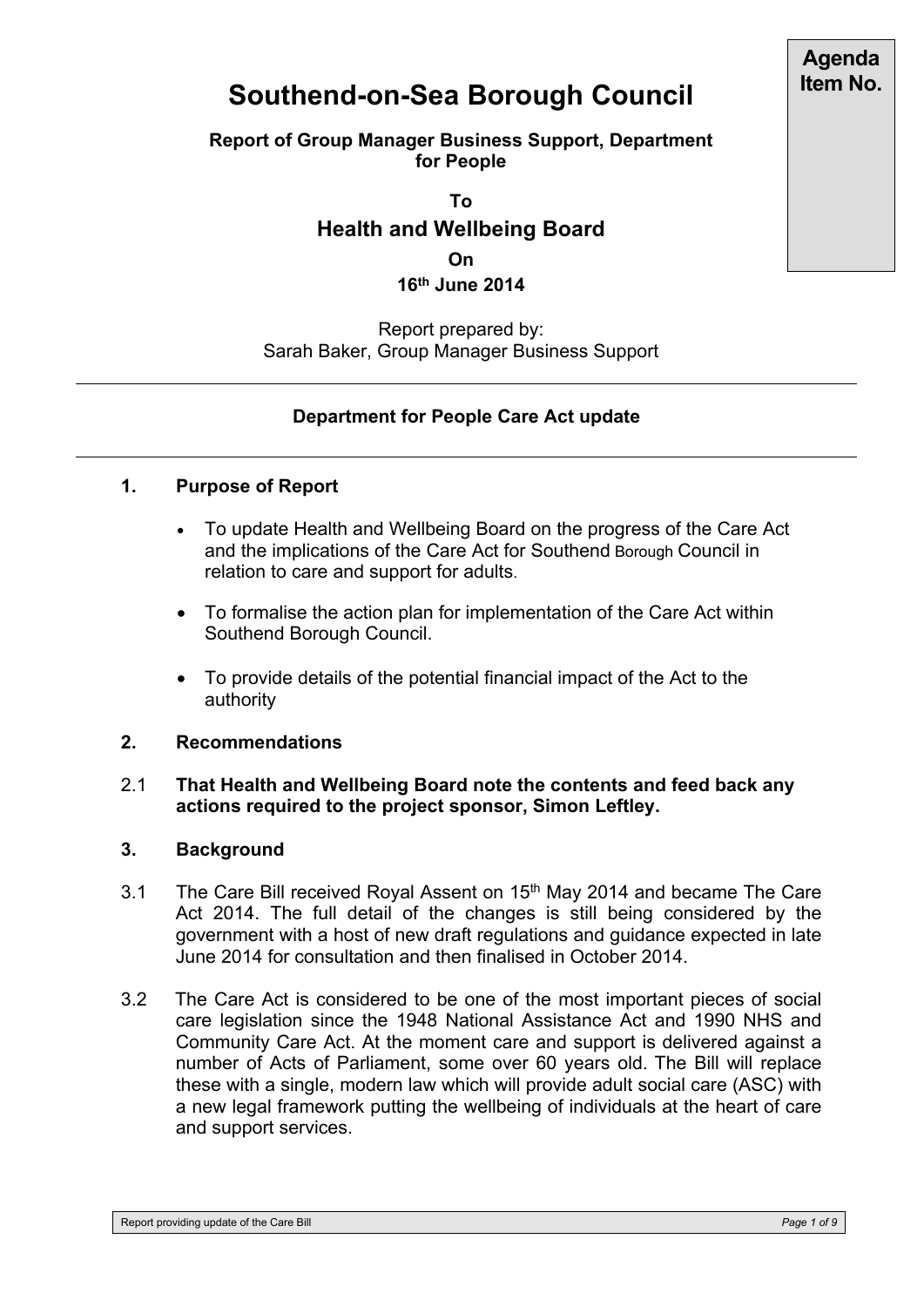- 3.3 The Care Act sets ways in which adult social care is funded, including introducing a Care Cap, which limits the amount an individual has to pay for their care in their lifetime. It also addresses the infrastructure required to manage the cap.
- 3.4 The Care Act will have a significant impact on local authorities, placing new duties and responsibilities on local authorities as well as extending existing responsibilities
- 3.5 The majority of changes are set to take place in April 2015, with the reform of funding to take effect from April 2016.
- 3.6 The Care Act also places a duty on local authorities to carry out their care and support functions with the aim of integrating services with those provided by the NHS and other health related services to be in place by 2018.

#### **Progress to date**

- 3.7 A project group was set up initially to co-ordinate the Southend Council response to the Department of Health consultation on the Care Bill. The project group has continued to meet monthly to keep group members updated with the progress of the bill, to initiate plans to take the project forward and start to gather information about how changes will impact on the current services and processes in the authority. Work streams have been set up and work stream leads identified.
- 3.8 Sarah Baker has been allocated the role of leading on the implementation of the Care Act and will chair the monthly board meetings. The work stream leads will report their progress to date on their specific topics to the board. Further information of the three work streams and their responsibilities is attached as **Appendix 1**

#### **Financial Modelling**

- 3.9 The Department of Health have published their impact assessment on the cost of the Care Act to local authorities. This has been challenged by ADASS as insufficient to meet the changes, incurring a potential financial risk to local authorities.
- 3.10 ADASS, together with Surrey County Council, have developed a different financial model. All authorities were asked to complete it; however this was postponed following a number of queries and concerns from authorities about gathering the information requested. The latest information from ADASS is that a further 20 -30 authorities will be completing the model with revised instructions. If successful then the revised model will be re-issued.
- 3.11 The findings of the DoH modelling and ADASS modelling will be looked at by London School of Economics to come to a final decision about the cost of reform.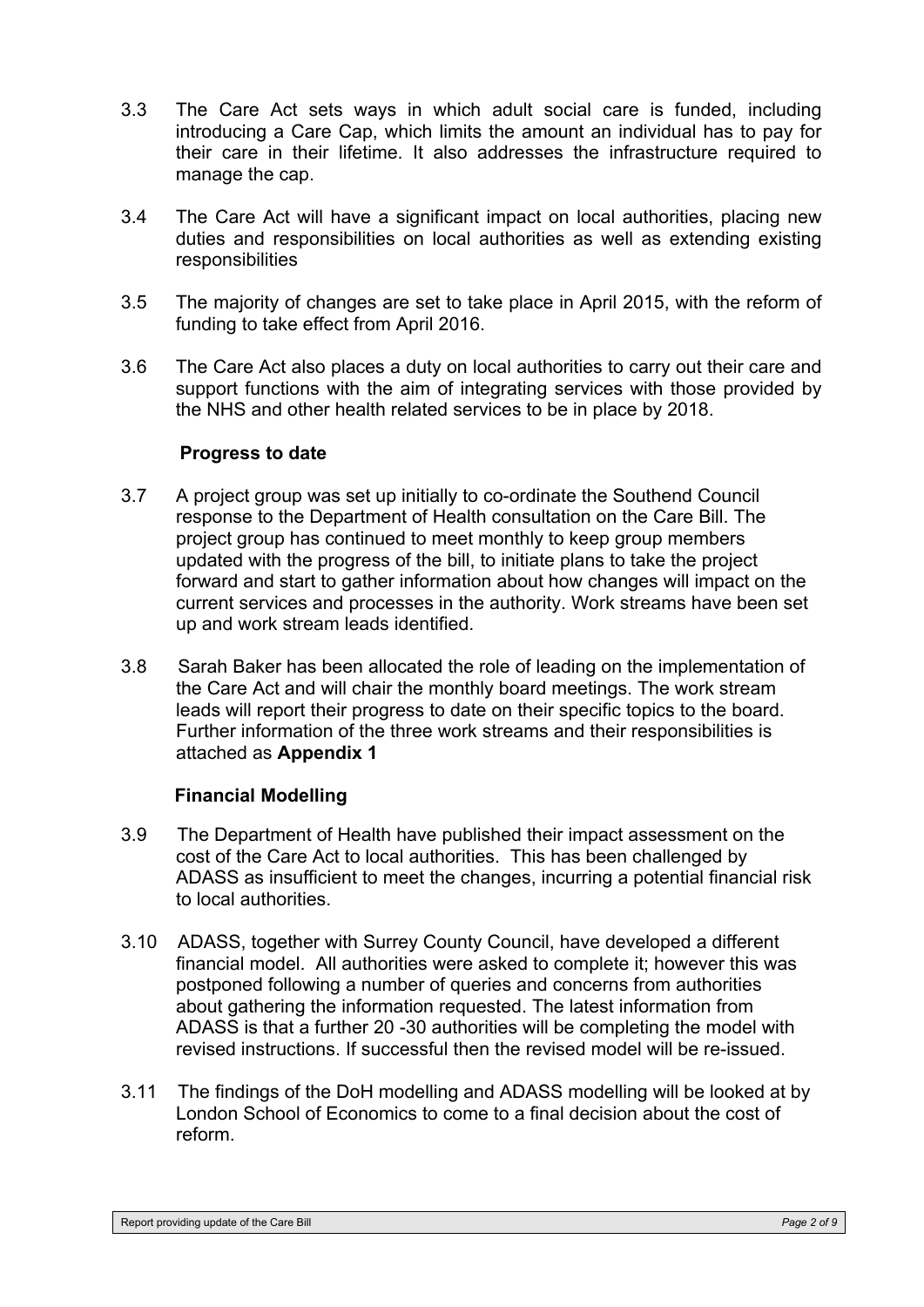# **4 Main Areas of Change within the Act.**

## **Promoting a person's wellbeing**

4.1The Act creates a new duty to promote a person's well being and underpins the approach to care and support. This links with the Health and Well-Being Board and the health and wellbeing strategy.

## **Prevention**

- 4.2 This requires local authorities to be pro-active to prevent, delay or reduce the need for social care support and this applies to the whole population, whether or not they currently use services. The local authority will need to work with other organisations to identify people who might have support needs that are not being met and to make available services that will enable a person to stay independent.
- 4.3 Close work with Public Health will assist with early intervention and enable us to target the vulnerable areas of Southend. Continued expansion of the SPOR will achieve further benefits by establishing a single route of referral and assist with individuals remaining independent in the community.

#### **Providing Information, Advice and Advocacy**

- 4.4 The provision of good quality information and advice by the local authority in partnership with others underpins the reforms. There is a new requirement to pro-actively identify people who have unmet need and provide advice, information and support.
- 4.5 Information must be accessible to and proportionate to the needs of the person, ranging from information on a web site to a face to face discussion or even advocacy. Where people are not eligible for support there is an additional requirement to provide a written statement of need and offer of advice and information. There is also a requirement to provide information on how to access independent financial advice. For people who require it, there is a duty to provide advocacy.
- 4.6 Southend has an existing partnership with Paying for Care to provide financial advice which will need to be reviewed because of the potential increase in numbers needing this service. The impact of the additional requirements for meeting new advice, information and advocacy needs, including providing the written statement of need, will need to be modelled. Early work to pilot new approaches will inform the most cost effective way of delivering this.

# **Promoting the quality and diversity of local services**

4.7 Local authorities will have a duty to develop a market that has a range of high quality providers that can meet the needs of all residents and allow them choice. This is also a temporary duty to ensure continuity of service in the event of provider failure – this includes care home provision, community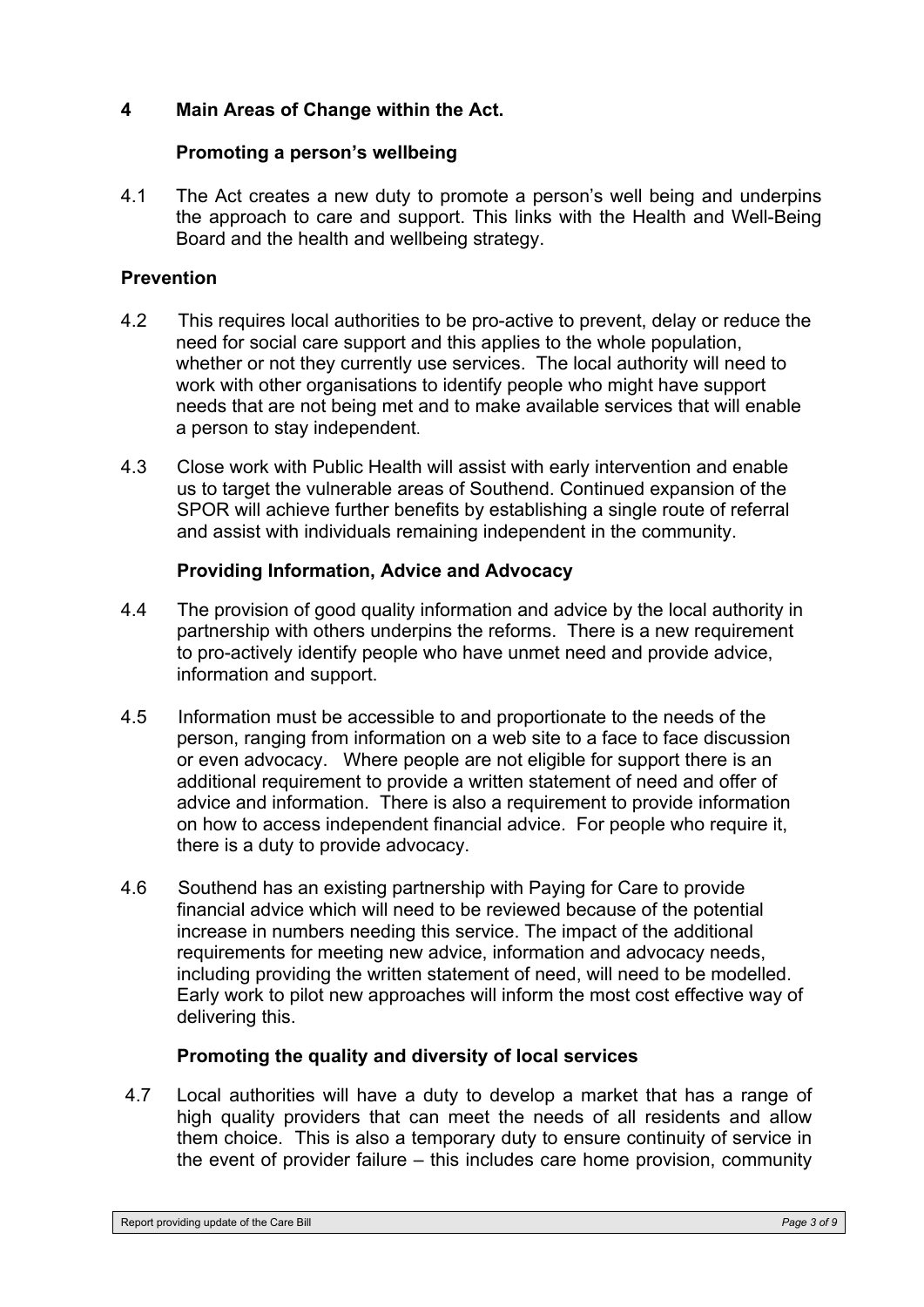based care and support services and for all people receiving care including self-funders.

4.8 Southend Council work collaboratively with care providers. In October 2014, following on from the consultation, provider representation will be sought from each of the relevant project meetings so that expectations are known and a consistent message is given.

#### **Assessment and eligibility**

- 4. 9 The Act creates the requirement for a single, consistent route to determining people's entitlement to care and support and extends the same entitlement to carers.
- 4.10 The Act sets a national minimum threshold for eligibility at which local authorities must meet a person's care and support needs. The description of eligible needs within new regulations will replace existing local thresholds and current statutory guidance called Fair Access to Care Services.
- 4.11 In Southend, the eligibility threshold for Fair Access to Care is set at substantial. Although the intention was to set the national threshold at a similar level, it is generally viewed by local authorities as a significant extension of current scope and responsibilities. Early modelling on some scenarios by authorities confirmed that the current draft regulations may result in more individuals being eligible for support. The financial impact of the regulations will need to be assessed once there is a further iteration of the draft regulations.
- 4.12 Carers will also be entitled to an assessment in line with current practice, though the extension of non-chargeable support services for them, in addition to increased requests for carers' assessments, needs to be fully understood and costed and this piece of work is currently underway.

#### **Funding reforms**

- 4.13 The financial reforms significantly changes charging for social care and will require local authorities to assume financial responsibility for people who have eligible needs where they fund their own social care and support, once they reach a cap. The reforms also increase the upper threshold for means tested services for people in residential care with a property being taken into account within the assessment.
- 4.14 The cap on care costs sets a maximum amount that people will have to pay for their care (set at £72,000 in April 2016 and adjusted annually thereafter for people aged 65 and over). People living in residential care will need to contribute to their 'hotel' costs – general living costs that are included in the overall cost of residential care. In April 2016 these will be approximately £12,000 per year and will not count towards the cap on care costs.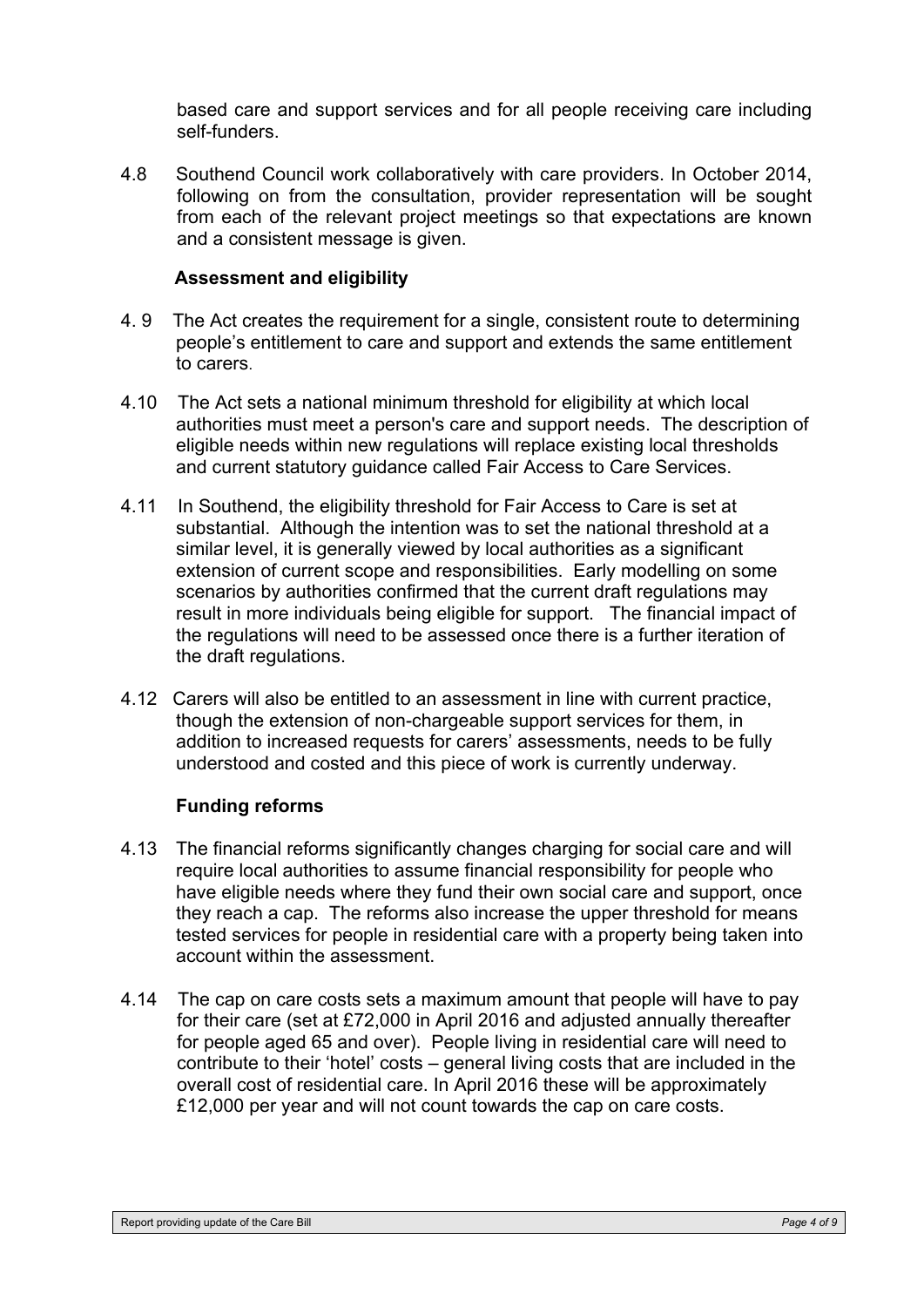- 4.15 People aged 18-64 who develop care needs will have a lower cap on care costs. People who have care needs before the age of 18 will be entitled to free care and have all of their care funded by the local authority.
- 4.16 A Universal Deferred Payment Scheme (to be implemented from April 2015) means that people will not have to sell their home during their lifetime to pay for their care – local authorities will be able to charge interest on these payment arrangements. Southend currently operates a Deferred Payment Scheme, but this will change in line with the new scheme e.g. interest applied from start of scheme.
- 4.17 The capital threshold for people in residential care will change from £23,250 in savings or capital to £118,000 for people whose capital/savings includes property and £27,000 for people whose capital/savings do not .The lower threshold of £27,000 reflects that the value of a person's home is not being considered as part of their assets.
- 4.18 People with an eligible need will have a 'care account' which shows the care costs that they have accrued as well as tracks the progress towards the costs cap - this will enable local authorities to identify the point at which they will need to assume funding responsibilities for the individuals' eligible needs.
- 4.19 The costs associated with the design, implementation, review and monitoring of care accounts for all eligible service users has significant cost implications which will need to be identified and planned for.

# **Safeguarding**

- 4.20 The Act requires Local Authorities to have a Safeguarding Adults Board and to carry out safeguarding adults reviews where somebody experiencing abuse or neglect dies or there are concerns about how the local authority acted. Boards may also require information sharing from other partners. Boards are also required to have a work plan and publish an annual report. There is a new duty to carry out enquiries (or ask others to do so) where it is suspected an adult is at risk of abuse or neglect.
- 4.21 Southend is well placed to meet these new requirements with a Safeguarding Adults Board in place and the Board already has a Serious Case Review process. Until the regulations are published, it is unclear if there are further implications around extension of responsibilities. Safeguarding will run through each of the 3 work streams.

#### **Continuity of care and support when an adult moves.**

4.22The Act states that when an adult with care needs moves between local authorities, the first local authority must provide all relevant information. The second local authority must provide information and assess the adult and their carer, taking into account their previous support plan. Until an assessment can be done, the second local authority must continue with the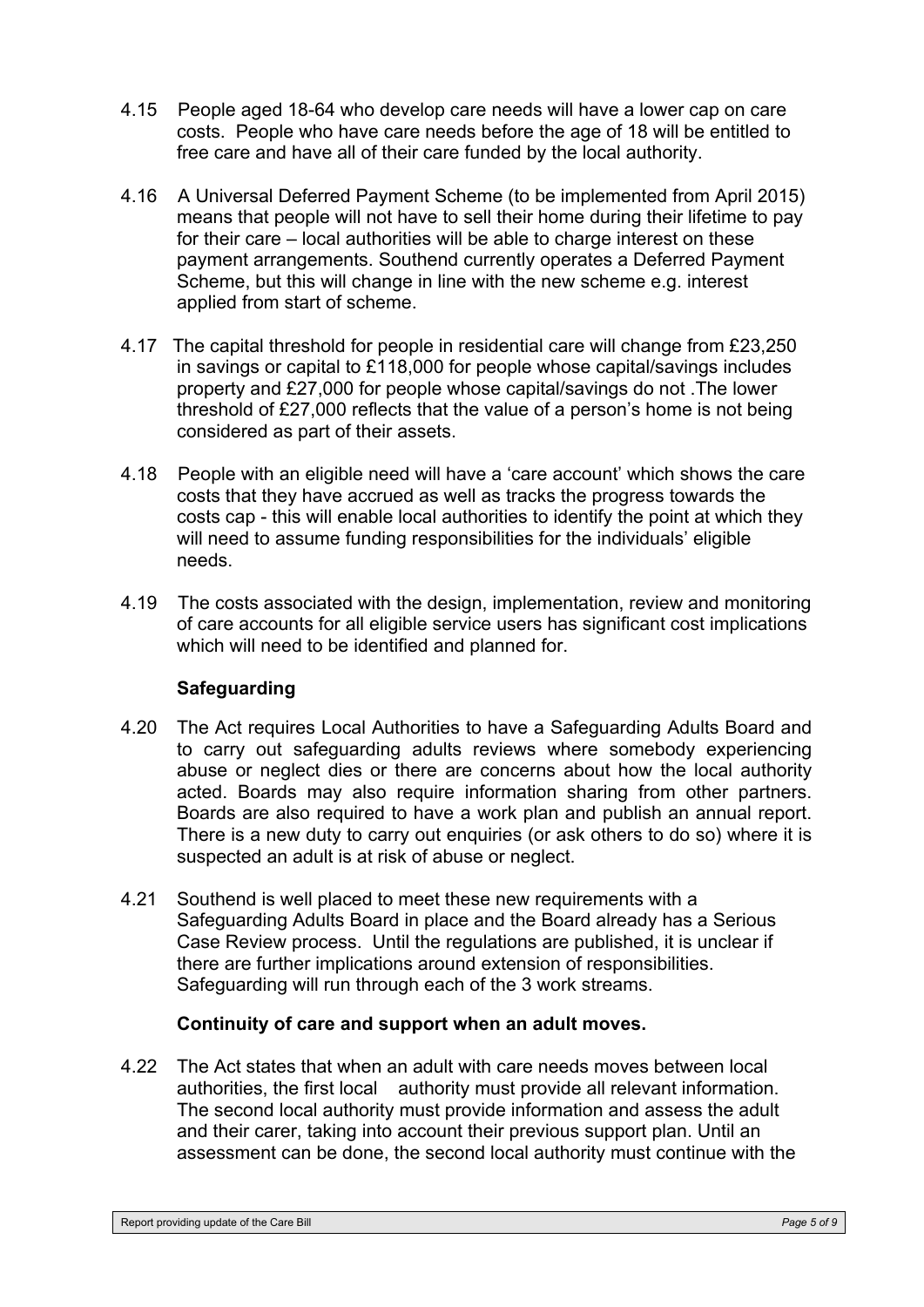first authority's support plan. This arrangement currently exists between the three local authorities in Essex.

#### **5. Timescales of the Care Act**

5.1 The majority of the new legislation will come into effect in April 2015. The requirements related to the capped charging and extended means test will come into effect a year later in April 2016.

| Date             | <b>Key Requirements</b>                                                                                             | Timescale                    |
|------------------|---------------------------------------------------------------------------------------------------------------------|------------------------------|
| <b>June 2014</b> | Consultation on draft regulations and<br>April 2015<br>guidance for                                                 | 10 weeks to mid<br>August    |
| <b>June 2014</b> | Review of existing information and advice<br>arrangements                                                           | June 14 complete<br>April 15 |
| September 2014   | Working estimate of number of self-funders<br>currently unknown to the authority                                    | June to September 15         |
|                  | Working estimate of expected number of<br>carers assessments                                                        | June to September 15         |
|                  | Estimate of impact of care Act for<br>2015/2016                                                                     | June to September 15         |
|                  | Estimate of number of new Deferred<br>Payments expected                                                             | June to September 15         |
| October 2014     | Introduce regulations to Parliament,<br>publish Guidance                                                            | Complete                     |
| November 2014    | Communication Plan following published<br>guidance and start of National Campaign                                   | Ongoing                      |
| December 2014    | Launch consultation on draft regulations<br>and guidance for introduction of cap on<br>care costs and care accounts | Unknown return date          |
| April 2015       | Regulations and Guidance come into force                                                                            | Complete                     |
| 7th May 2015     | <b>General Election</b>                                                                                             |                              |
| October 2015     | Introduce regulations to Parliament,<br>publish Guidance                                                            | Complete                     |
| April 2016       | Regulations and Guidance come into force                                                                            | Complete                     |

Key: Govt task Key: SBC task

#### **6. Summary of implications for the Council**

- 6.1Southend is already working to respond to many areas proposed in the Bill; however, the Act also presents great challenges with risks arising from the new duties and extended responsibilities. These can be summarised as follows:-
	- Potential increase in care costs following the introduction of the cap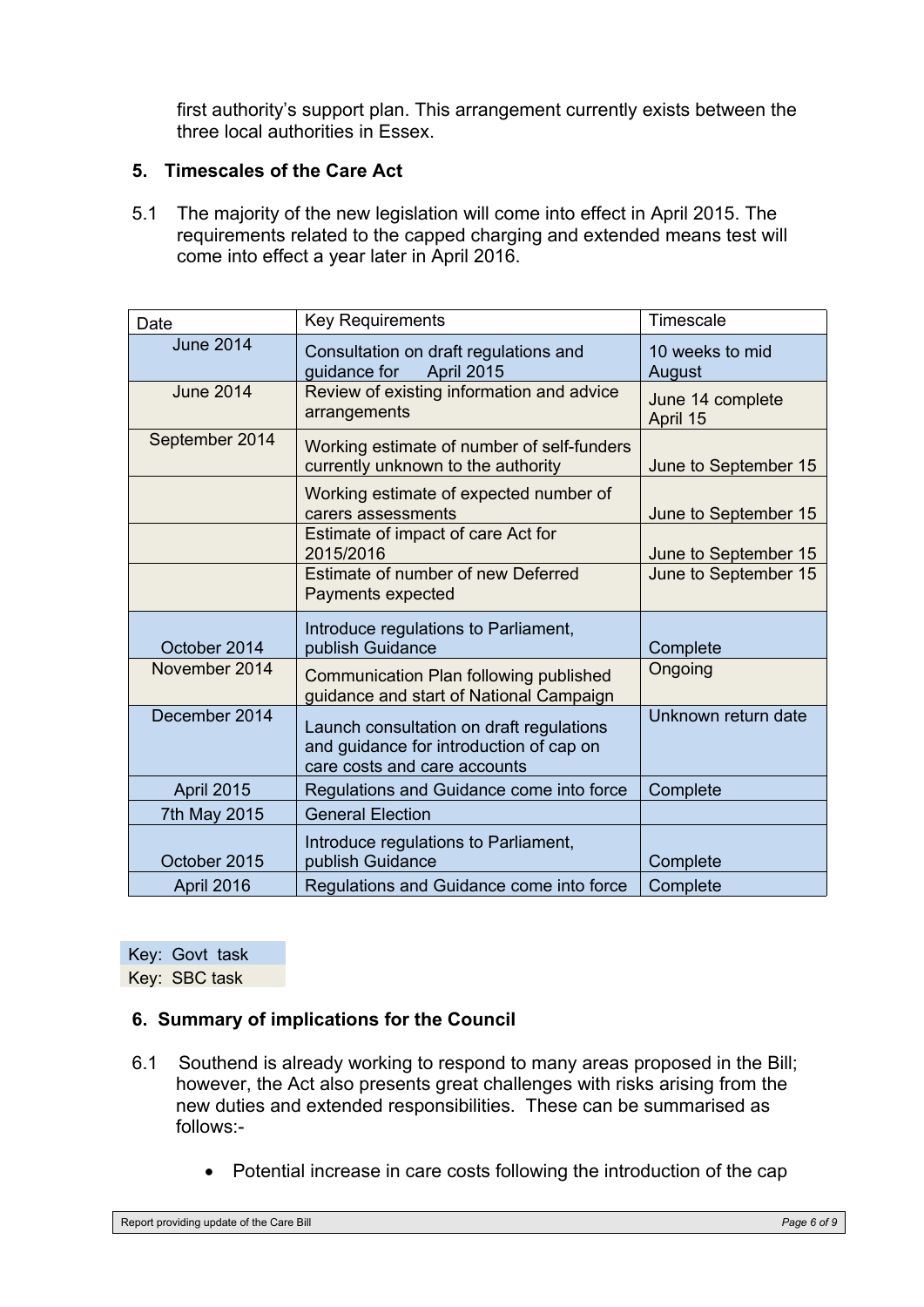- Increase in costs and loss of income arising from the revised financial thresholds for accessing social care funding
- Potential increase in demand for assessments, support plans and reviews at a time of reducing front line assessment staff
- Additional work under the Mental Capacity Act and potentially more applications to the Court Of Protection for deputyship.
- Potential increase in number of service users and carers following changes to assessment entitlement and eligibility
- Deferred payments, financial risks, liabilities
- Unknown impact of the changes to the market with higher fees traditionally paid by self-funders
- A tight schedule for implementation with regulations and statutory guidance not finalised until October 2014 with implementation of most of the Act by April 2015
- Additional pressures in social care by April 2015 onwards in the areas of:
	- o Assessment and care management
	- o Financial assessments, set up and monitoring of care accounts and deferred payments.

 Hence, it is imperative the financial and resource modelling starts to understand the financial impact for the Council and to triangulate with figures from central government when released.

#### **7. Reasons for Recommendations**

- 7.1 The Act represents opportunities for significant improvement and change in adult social care. It will transform the way the current adult social care system operates and will require the Council to change processes, systems, practice and culture.
- 7.2 The majority of the new duties and responsibilities will need to be implemented with effect from April 2015 with the major financial reforms implemented in April 2016. There are considerable financial and resource implications for the Council arising from this complex and wide ranging programme of work.
- 7.3 It is imperative that the Council gains a detailed understanding of the implications; to fully plan and prepare for the implementation of the new duties and responsibilities, including resource modelling; and deliver the new legislative changes in order to be compliant.

# **8. Corporate Implications**

8.1 Contribution to Council's Vision and Corporate Priorities.

The proposals support Corporate Priority 4, to maintain improved outcomes for vulnerable adults and older people.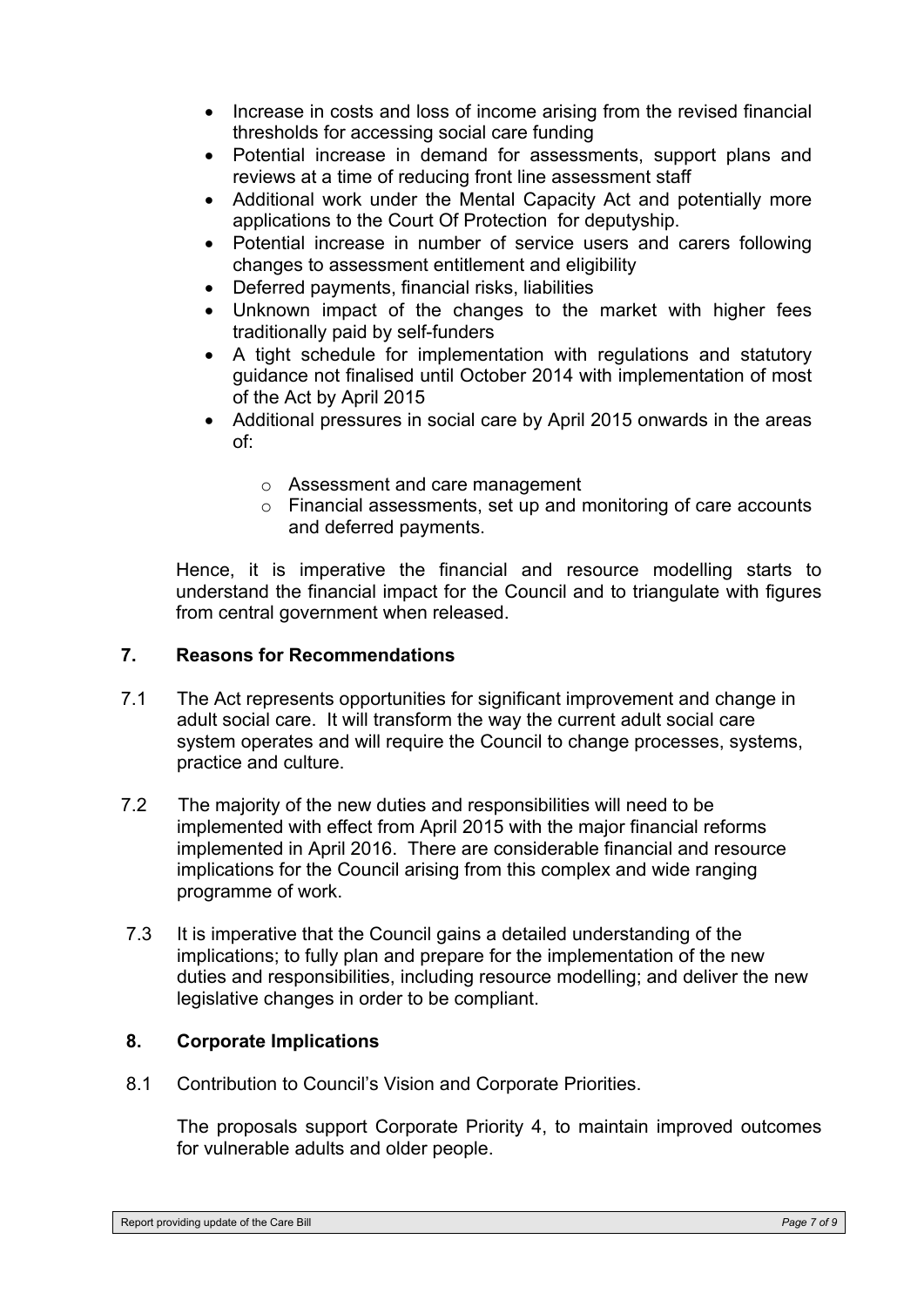8.2 Financial Implications.

Although the Government has estimated additional costs for Local Authorities in respect of the Care Bill the actual costs are likely to be significantly higher

8.3 Legal Implications.

The Care Act is a significant change to Social Care legislation and imposes a number of statutory duties onto Local Authorities. A member of the Council's legal team attends the Project Team meetings and provides advice and guidance.

8.4 People Implications.

The extent of the new and extended responsibilities arising from the Bill will be scoped out following a full assessment of the impact of each of the clauses against our current position and local policies and practices. In order to carry out this piece of work, 3 work streams have been created; the membership of each group is informed by a skills analysis of the key tasks required within the work-streams.

8.5 Property Implications

**None** 

8.6 Consultation

National consultation on the proposed changes as a result of the Care Bill has already taken place, further consultation will commence in May 2014 following on from the royal assent.

8.7 Equalities and Diversity Implications.

A full Equality Analysis will be undertaken on the potential impact, following on from a national one being completed. The Care Bill has considerable implications for service users and carers including for people who fund their own care. Detailed consideration will need to be given of the full implications as part of the programme of work to scope, plan and implement the changes

8.8 Risk Assessment.

.

A risk log will be maintained as part of the Care Bill project so that risks can be mitigated or escalated when necessary.

8.9 Value for Money.

**None**